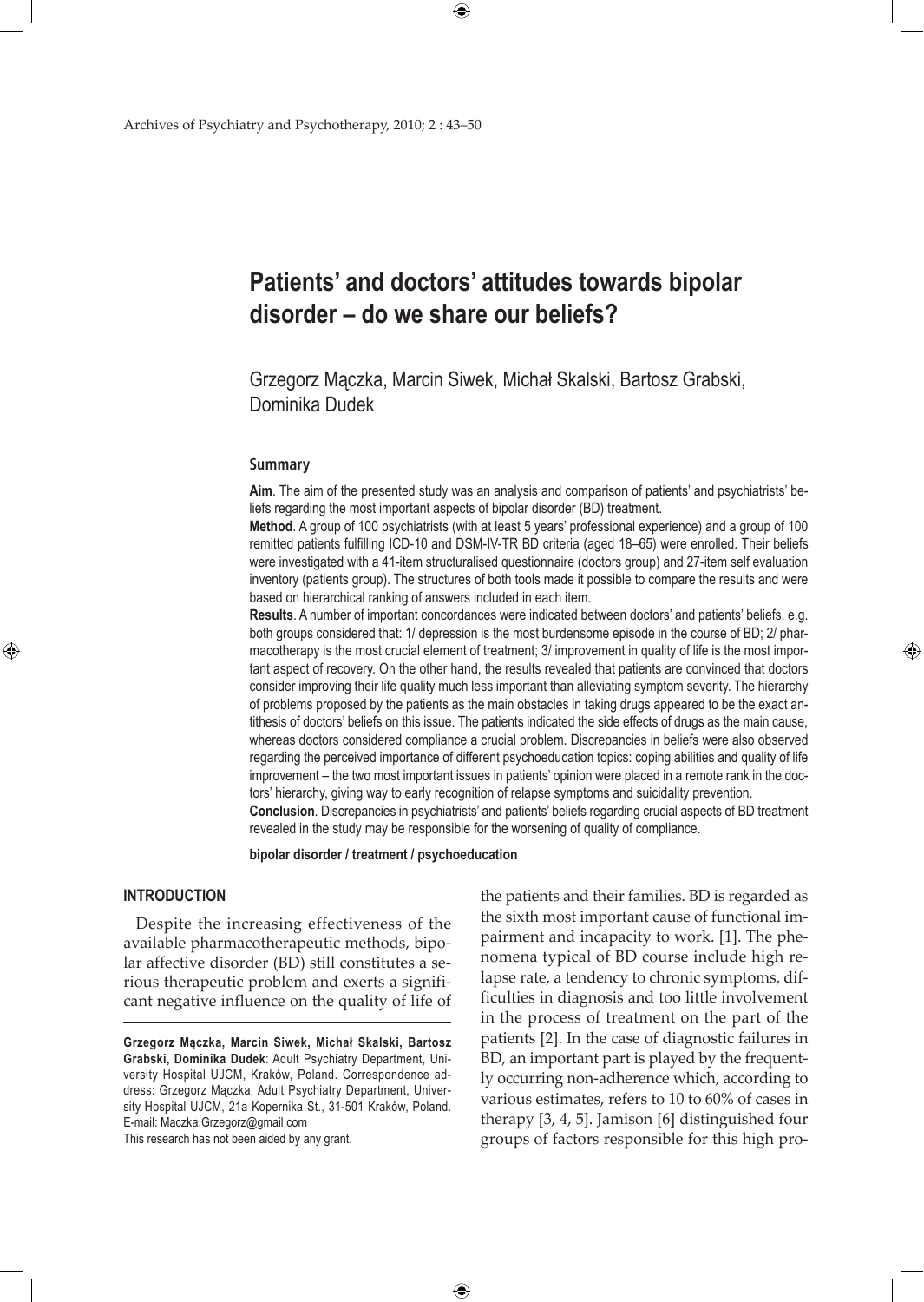portion and the consequent reduction of treatment effectiveness: 1) factors specific to the disorder (type and phase of BD); 2) variables connected with therapy (therapeutic regime, undesirable symptoms); 3) factors connected with the patient (demographic parameters, the patient's beliefs and attitudes towards the disorder and the treatment); 4) variables connected with the physician (beliefs concerning the disorder and the treatment as well as their influence on the patient). The initial investigations concerning the reasons for poor therapeutic cooperation were focused mostly on the demographic and biological factors, and on other characteristics connected with treatment (mostly side-effects), thus tending to neglect the variables connected with the patient and the physician [7]. However, a growing quantity of proof testifies to the significant role of these factors in the prognosis of the course of therapy and therapeutic cooperation in BD [8]. The result of this gradual change in perception towards BD is taking account of the broadly understood psychological and social factors in the understanding of and approach to this disorder. Among these factors, the physicians' and patients' convictions about BD play an important role.

According to the assumptions of cognitivebehavioural psychotherapy, whose usefulness makes it consistently one of the basic elements in the complex treatment of BD, each of us is expected to act in accord with their beliefs, and, being "rational consumers" we undertake only those actions which we believe to be sensible and effective. Therefore, the patients' or physicians' convictions as to which aspects of BD therapy are the most important, and, in particular, any differences between these convictions, may exert influence on the course of the therapy and determine its outcome. This problem has become the subject of the study presented below.

## **Description of the method**

The investigations involved two groups: physicians (Group 1, n=100) with at least five years of professional practice, and remitted patients (Group 2, n=100) diagnosed as suffering from BD due to their fulfilling of ICD–10 and DSM IV–TR BD criteria. The group of physicians included both physicians in psychiatric training for consultancy as well as psychiatric consultants (1st and 2nd specialisation level) working in psychiatric hospital wards, psychiatric outpatient clinics and private surgeries. The doctors' convictions were examined with the help of a 41 item structuralised questionnaire executed by pollsters from the Pentor Institute of Market Survey. The questions covered, among other topics, evaluation of significance of selected drugs and intervention in treatment of BD and assessment of the arduousness of various aspects of the disorder from the perspective of both the doctor and the patient. Characteristics of Group 1 can be found in Tab.1.

| <b>Table 1.</b> Demographic and professional characteristics of |  |  |
|-----------------------------------------------------------------|--|--|
| group 1 (physicians)                                            |  |  |

| Sex                 | Females                                              | 54 |
|---------------------|------------------------------------------------------|----|
|                     | Males                                                | 46 |
| Age (years)         | $43.4 + 9.6$                                         |    |
|                     | Town, above                                          | 30 |
|                     | 500 thousand                                         |    |
| Place of residence  | 500-100 thousand                                     | 36 |
|                     | 100-25 thousand                                      | 23 |
|                     | Below 25 thousand                                    | 11 |
|                     | <b>Hospital Ward</b>                                 | 21 |
| Place of work       | Outpatient Psychiatric                               | 38 |
|                     | Clinic, Private Surgery                              |    |
|                     | Hospital Ward + OPC/PS                               | 41 |
| Years of practising | $16.9 + 10.7$                                        |    |
| as a doctor         |                                                      |    |
|                     | In training                                          | 16 |
| Stage of            | Consultant                                           | 19 |
| training for        | -1st degree                                          |    |
| consultancy         | Consultant                                           | 65 |
|                     | -2nd degree                                          |    |
|                     | In training                                          | 29 |
| Stage of training   | Certified psychotherapist                            | 17 |
| in psychotherapy    | Not in training / Not certi-<br>fied psychotherapist | 54 |

⊕

Group 2 consisted of patients aged 18 to 65 years in treatment at the Adult Psychiatry Department in Kraków. The group included both hospitalized patients and those treated in the outpatient clinics (Characteristics of Group 2 is presented in Tab. 2 and 3).

Archives of Psychiatry and Psychotherapy, 2010; 2 : 43–50

 $\bigoplus$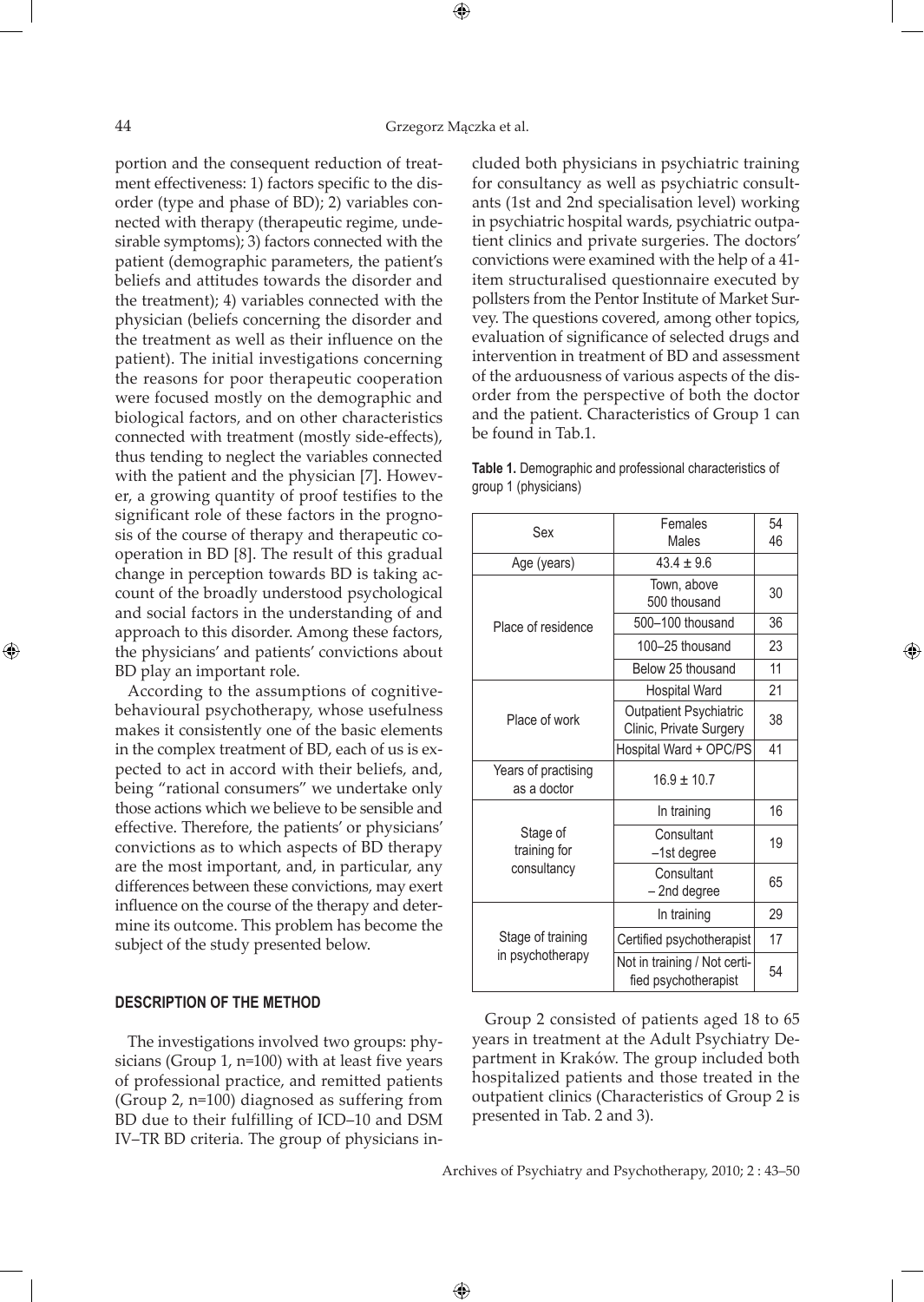**Table 2.** Demographic characteristics of group 2 (Patients)

|                       |                    | Number / %Group:<br>$n = 100$ |
|-----------------------|--------------------|-------------------------------|
| Sex                   | Females            | 67                            |
|                       | Males              | 33                            |
| Age (years)           | $43.9 \pm 12.9$    |                               |
|                       | Village            | 23                            |
| Place of<br>residence | Town < 100 000     | 26                            |
|                       | Town > 100 000     | 51                            |
|                       | Elementary         | 20                            |
| Education             | Secondary          | 34                            |
|                       | University         | 46                            |
|                       | Student            | 7                             |
|                       | Working            | 27                            |
| Work<br>situation     | Unemployed         | 6                             |
|                       | Old age pension    | 6                             |
|                       | Disability pension | 56                            |

**Table 3.** Selected parameters regarding the formecourse of illness (Patients)

⊕

| Duration of                | Number / %   |  |  |  |
|----------------------------|--------------|--|--|--|
| Illness (years)            | Group, n=100 |  |  |  |
| $0-6$                      | 26           |  |  |  |
| $7 - 18$                   | 48           |  |  |  |
| 19-30                      | 15           |  |  |  |
| >30                        | 11           |  |  |  |
| Number of BD               |              |  |  |  |
| episodes                   |              |  |  |  |
| $\leq 6$                   | 43           |  |  |  |
| $7 - 18$                   | 42           |  |  |  |
| $19 - 30$                  | 10           |  |  |  |
| >30                        | 5            |  |  |  |
| Number of hospitalisations |              |  |  |  |
| due to BD                  |              |  |  |  |
| $\leq 4$                   | 72           |  |  |  |
| $5 - 12$                   | 24           |  |  |  |
| 13-20                      | 3            |  |  |  |
| >20                        | 1            |  |  |  |

The patients' beliefs were examined with the help of a 27-item questionnaire. As with the questionnaire for the physicians, the questions were focused on evaluation of the significance of various forms of therapy in the treatment of

Archives of Psychiatry and Psychotherapy, 2010; 2 : 43–50

BD and the arduousness of various aspects of the disorder from the point of view of the patient. The questionnaire also included questions concerning the patients' notions about the physicians' beliefs regarding essential aspects of therapy and the course of BD.

The two questionnaires were constructed in the same way and their structure was based on hierarchical ranking of the answers they included. The present study is an attempt at listing and comparison of physicians' and patients' beliefs concerning BD, based on an analysis of selected corresponding items of the two questionnaires.

The processing of quantitative data included statistical analysis on the basis of mean value and standard deviation. Then, parametric tests were executed respectively – a t test for independent samples or non-parametric tests and Mann-Whitney's U test for independent samples. As regards comparison of qualitative features (components of the tables  $2^*2$ ) chi<sup>2</sup> test with Yates's correction was executed or, at low numbers in the compared groups, Fischer's exact test was performed. The results of the analyses were recognised as statistically significant for P<0.05.

# **Results**

 $\bigoplus$ 

Both in the group of physicians and in that of patients, most persons indicated the depressive episode as the most arduous in the course of BD (52% vs. 67%). Both groups recognised the manic episode as the second most arduous (29% vs. 17%), while the mixed episode (13% vs. 8%) and hypo-manic one (6% vs. 6%) took the third place. It should be emphasised, however, that significantly more patients than physicians put depression in the first place of the most arduous elements (p=0.031) while significantly more physicians placed the manic episode as the second one (p=0.044).

Both groups recognised pharmacotherapy as the most important element in treatment of BD (84% of physicians vs. 55% of patients). Nevertheless, significantly more physicians than patients indicated the priority of pharmacotherapy (p=0.007). The patients gave the second place to psychotherapy (for 23% of persons it was the most important element), while psychoeduca-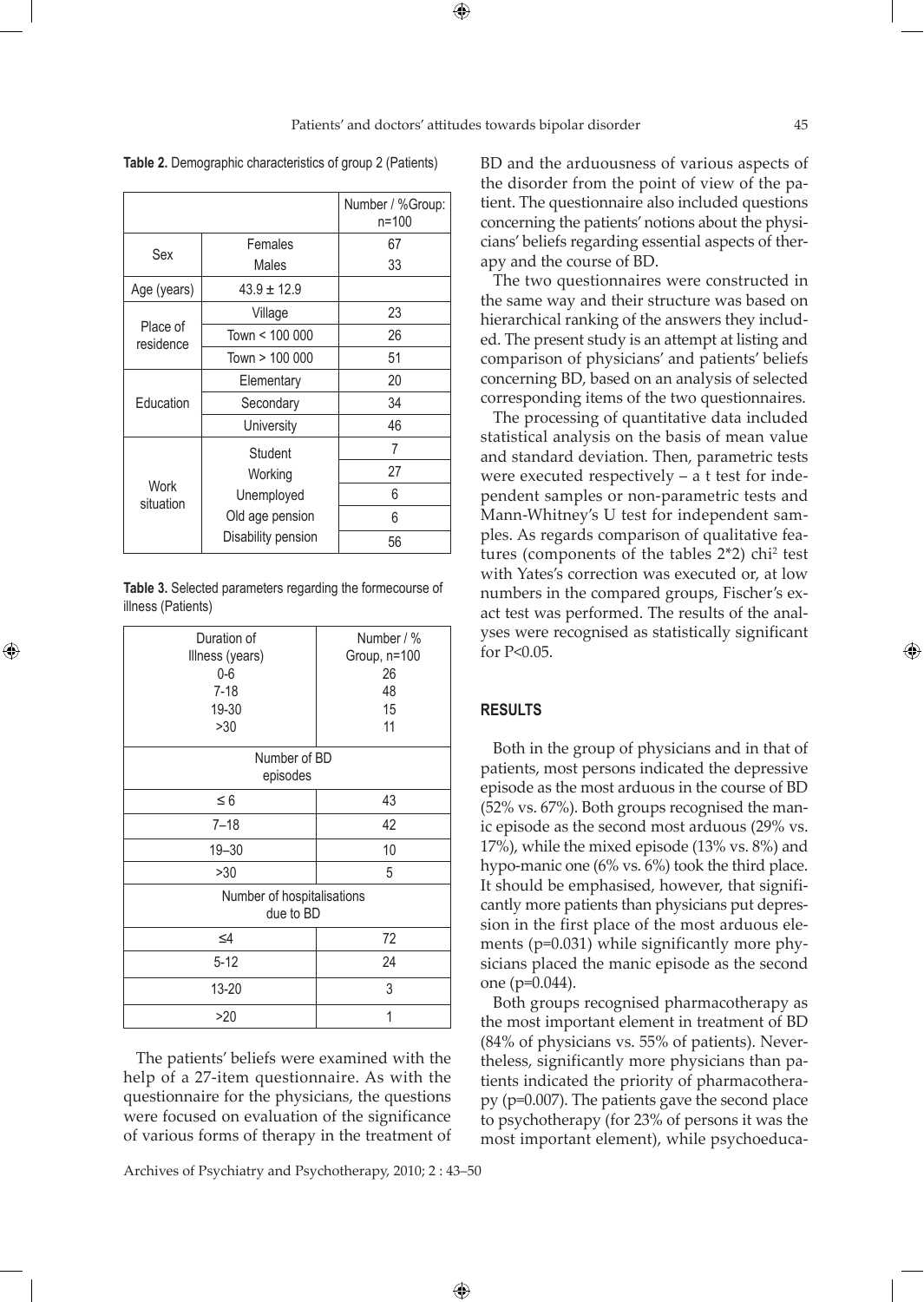tion was assigned the last position (11%). For the physicians the two latter elements were of little importance (7% and 9% respectively).

Analysis of the subsequent questions revealed that, in the physicians' opinion, the patients – like themselves – believed pharmacotherapy to be the most important element of treatment of BD. As many as 75% physicians were convinced that for the patients this form of therapy was a priority. It is interesting, as has been shown above, that significantly fewer, i.e., a little more than half (55%) of the examined patients placed pharmacotherapy on top of the list (p=0.04). A small proportion of doctors (12%) claimed that psychotherapy and psychoeducation were considered important by the patients (12% and 13% respectively). In comparison with these data, significantly more patients recognise psychotherapy as the most important (23%, p=0.016).

The patients were asked a similarly constructed question whether, in their opinion, physicians were particularly focused on any of the above mentioned elements of therapy. Their answers showed a hierarchy identical with that presented by the physicians, without any statistically significant difference: 1. pharmacotherapy (doctors 84%, according to patients doctors 69%); psychotherapy (9% vs. 16%); psychoeducation (7% vs.  $6\%$ ).

Another question, concerning the most important problems connected with taking medication revealed significant differences between the hierarchy presented in the doctors and the patients' opinions. The patients placed undesirable side-effects of drugs on the top of the list while the doctors recognised them as the least important (45% vs. 12%, p=0.0001). On the other hand, 69% physicians indicated compliance with treatment as the key issue, while it was considered to be the most important factor to influence taking of medicines by as few as 30% of patients (P<0.0001).

Another question that underwent analysis regarded problems connected with participation of the patients suffering from BD in psychotherapy. The most important limitation, according to the patients, was the necessity to regularly participate in therapeutic sessions (26%) For the physicians, difficulties connected with getting access to a psychotherapist were the most important problem (38%). A similar number of them

(36%), just like the patients, recognised the necessity to take part in therapy on a regular basis as the most important obstacle. Duration of therapy as well as being open and sincere in the relation with one's therapist were placed on further positions on the list. In the opinions of both doctors and patients, doing homework assigned by the therapist is the least important problem.

The question referring to the most important aspects of improvement of the health state in treatment of BD revealed that the opinions of the physicians were concordant with those of the patients. Both groups recognised the priority of general improvement of the physical and mental state as well as of the quality of life (40% of patients, 35% of doctors). The second place was assigned to alleviation of symptoms (22% vs. 31%), while increased stability of mood (16% vs. 27%) and decreased duration of relapses (6% vs. 7%) took the last place.

It is interesting that an analysis of the doctors' beliefs as regards their patients' convictions revealed an identical hierarchy of importance in the elements of improvement. The results of the reverse question asked to the patients and concerning their beliefs as regards their doctors' convictions are different. The patients believe that for the doctors alleviation of symptoms is the most important factor (37%) while the improvement of the patient's physical and mental state as well as their quality of life is of little importance (11%).

Another question concerned the improvement of various elements of social functioning. Both the doctors and the patients regarded the improvement of functioning in the family and marriage as the most important issue. The subsequent places were assigned to work activity, improvement of interpersonal relations and leisure time activities.

The last problem that was analysed referred to the importance that the doctors and patients ascribed to the 14 goals of psychoeducation, which were included in the questionnaires. The examined persons arranged them in order of their decreasing importance. Numerous differences between the two groups were found in this area (Tab. 4). While for the patients the improvement of coping with stress was the most important issue, the doctors placed it in eleventh position. What is more, the improvement in gen-

Archives of Psychiatry and Psychotherapy, 2010; 2 : 43–50

 $\bigoplus$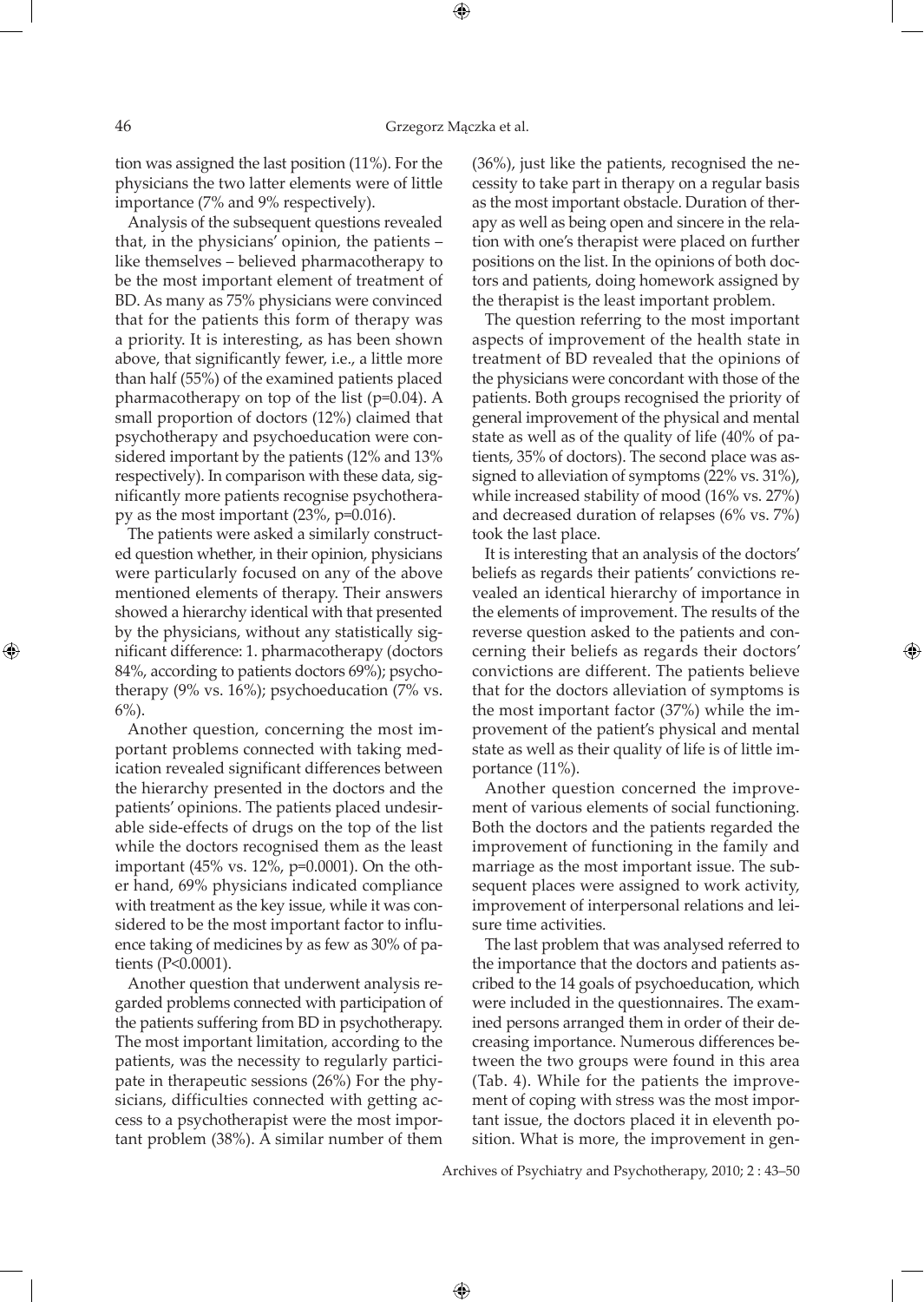eral physical and mental state and the quality of life, placed by the patients in second place, ranked seventh in the physicians' hierarchy. In turn, the improvement in compliance with treatment, recognised as important by the doctors (fourth place), took the seventh place in the patients' ranking. It is also worth emphasizing the differences concerning prevention of suicid-

 $\bigoplus$ 

al thoughts and attempts. In the group of physicians this goal took second place, just after learning to recognise the symptoms of a relapse. The patients placed prevention of suicidal thoughts and attempts in sixth place. Detailed information concerning the hierarchy of importance of particular goals of psychoeducation in both groups can be found in the table below.

| Hierarchy of goals of                                   | Hierarchy of goals of                                   |
|---------------------------------------------------------|---------------------------------------------------------|
| psychoeducation according                               | psychoeducation according                               |
| to patients                                             | to doctors                                              |
| 1.improvement in coping with                            | 1. recognition of the symptoms                          |
| stress                                                  | of relapse                                              |
| 2.improvement in physical and                           | 2. prevention of suicidal                               |
| mental state and quality of life                        | thoughts and attempts                                   |
| 3. recognition of the symptoms                          | 3. increased self-control in the                        |
| of relapse                                              | area of the symptoms of the                             |
| 4. increased self-control in the                        | disorder                                                |
| area of the symptoms of the                             | 4. prevention of relapses                               |
| disorder                                                |                                                         |
| 5. prevention of relapses                               | 5. improvement in cooperation                           |
|                                                         | in treatment                                            |
| 6, prevention of suicidal                               | 6. providing information on the                         |
| thoughts and attempts                                   | disorder, support for the patient                       |
|                                                         | and their family                                        |
| 7. providing information on the                         | 7. improvement in physical and                          |
| disorder, support for the patient                       | mental state and quality of life                        |
| and their family                                        |                                                         |
| 8. avoiding alcohol, drug and<br>psychoactive substance | 8. avoiding alcohol, drug and<br>psychoactive substance |
| addiction                                               | addiction                                               |
|                                                         |                                                         |
| 9. improvement in interpersonal                         | 9. improvement in interpersonal                         |
| and social functioning in                               | and social functioning in                               |
| remission                                               | remission                                               |
|                                                         |                                                         |
| 10. improvement in knowledge                            | 10. improvement in knowledge                            |
| and skills in coping with                               | and skills in coping with                               |
| psychosocial effects of the past                        | psychosocial effects of the past                        |
| and future episodes of the                              | and future episodes of the                              |
| disorder                                                | disorder                                                |
| 11. improvement in cooperation<br>in treatment          | 11. improvement in coping with                          |
|                                                         | stress                                                  |
| 12. coping with residual                                | 12. coping with residual                                |
| symptoms and disturbances in                            | symptoms and disturbances in                            |
| functioning, caused by the                              | functioning, caused by the                              |
| disorder                                                | disorder                                                |
|                                                         |                                                         |
| 13. prevention of stigmatisation                        | 13. prevention of stigmatisation                        |
| of patients                                             | of patients                                             |

 $\bigoplus$ 

**Table 4.** The hierarchy of goals of psychoeducation by physicians and patients

Archives of Psychiatry and Psychotherapy, 2010; 2 : 43–50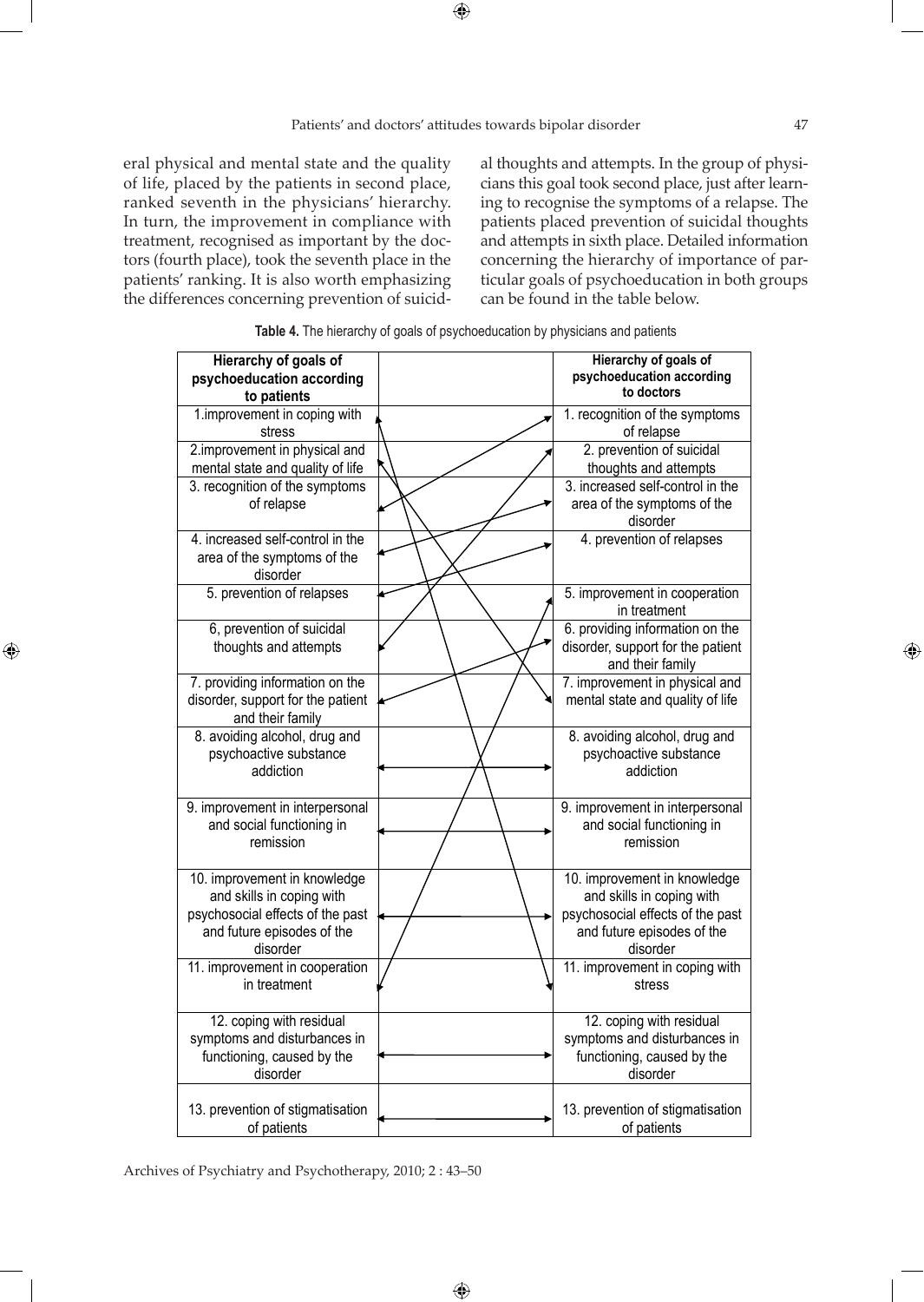#### **Discussion**

The present study has shown, among other things, that both the doctors and the patients recognize depression as the most burdensome episode in the course of BD. These results seem to be justified in the light of hitherto conducted investigations: Judd and Akiskal [10] showed that depressive symptoms were present for 31.9% of the 13 years long observation of patients with BD I (n=146) while the other episodes constituted only 14.8% of this period. The disproportion between depression and the other pole of the disorder was even more strongly marked in patients diagnosed with BD II (n=86), for whom depressions constituted 50.3% of the investigated period while hypomanic or mixed episodes took merely 3.4% of the time. In turn, Post et al. [11], after a year of observation, showed that among 258 outpatients diagnosed with BD, 40% manifested recurrent affective symptoms with distinct prevalence of depression, persevering for ca. 120 days. What is more, severity of BD is strongly correlated with the severity of depressive symptoms and not manic ones [11].

Both the doctors and patients participating in the presented study recognise pharmacotherapy as the crucial element in treatment. This reflects the primacy of pharmacological treatment prevalent in today's standards of treatment of BD. It should be emphasised, however, that the primacy of pharmacotherapy was indicated by the physicians significantly more often than by the patients. 42% of patients and only 16% of doctors assigned the greatest importance to non-pharmacological methods. This might result from the picture of BD, ever dominating among clinicians, as a disease of decidedly "biological" character. It is worth quoting here one of the main conclusions drawn at the conference of NIMH in 1990. It claimed that application of additional non-pharmacological (psycho-social) interventions that might alleviate the difficulties in adjustment to BD is the least developed area of treatment of this disorder [12]. However, non-pharmacological methods like psychoeducation and psychotherapy, which are still underestimated, in particular by the physicians, are gaining increasingly stronger support in the light of both controlled investigations and naturalistic observations. The recent multi-centre, controlled investigations STEP-BD, involving 293 patients with a diagnosis of BD showed that administration of any of the three examined forms of psychotherapy (IPSRT – Interpersonal and Social Rhythm Therapy, FFT – Family Focused Therapy and CBT – Cognitive-Behavioural Therapy) contributed to significantly faster improvement in the patients' clinical state than achieved in the case of standardized minimum intervention [13]. However, no differences have been discovered yet between IPSRT, FFT, and CBT as regards their effectiveness in supporting and maintaining remissions. The number of controlled studies on the effectiveness of psychoeducation (PE) of patients with BD is growing. Among these studies, the Barcelona psychoeducational programme [14] deserves special attention. It has revealed, among other things, the advantage of PE over the standard procedures in the reduction of relapse rate after 6 months (38% of relapses in the PE group vs. 60% relapses in the control group), still present after termination of the two-year-long observation. PE has also proved to be more effective at reducing the time of the patients' hospitalisation. It is worth mentioning that in Poland, in Kraków (Department of Adult Psychiatry, UJ CM – project headed by Grzegorz Mączka, MSc) and in Poznań (Department of Adult Psychiatry, Medical Academy, project headed by Assoc. Prof. Jan Jaracz, MD, PhD) studies on the development, application and effectiveness of psychoeducation programmes in BD are also performed.

In the patient's psychoeducation, the issue of taking into account their preferences regarding the selected topics seems very important since, as we have shown, physicians and patients may have different opinions about their significance and hierarchy. The goals of psychoeducation that proved crucial for the patients, namely, improved coping with stress and improved quality of life (first and second place in the hierarchy, respectively) were assigned low rank by the physicians (eleventh and seventh place, respectively), being replaced by the goals recognized as most important: learning to recognise the symptoms of relapse and preventing suicidal thoughts and attempts. This might suggest the pathogenetic paradigm, which is still present in the physicians' thinking – focusing on the issue of alleviation of symptoms and removal of dan-

Archives of Psychiatry and Psychotherapy, 2010; 2 : 43–50

 $\bigoplus$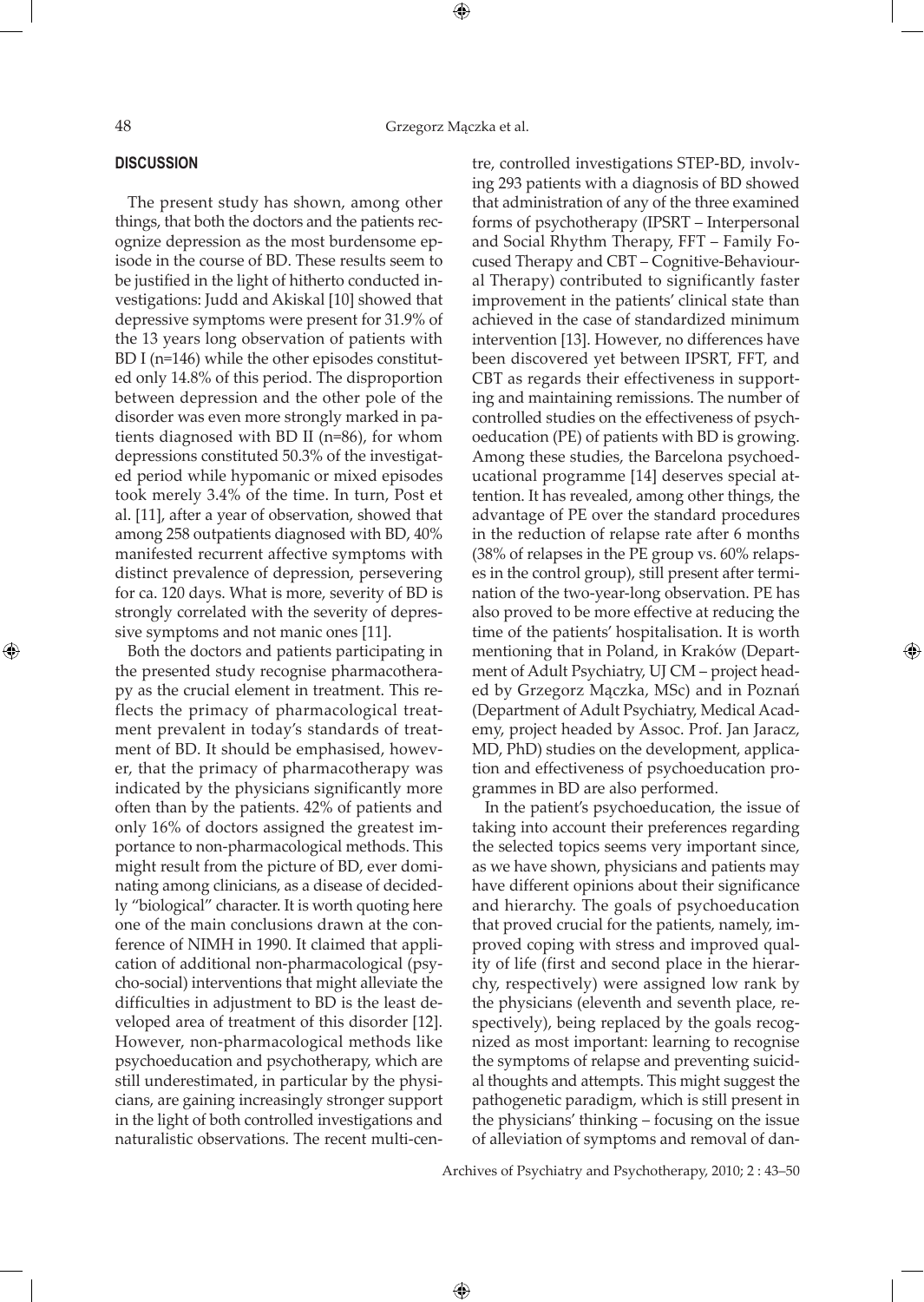$\bigoplus$ 

ger connected with the disease, and this does not wholly correspond with the patients' needs – increasing of resources as well as improvement of the ability to manage their lives and cope with the disorder.

The study has also shown that the hierarchy of problems indicated by the patients and connected with taking medication is strictly reverse to the views represented by the doctors. The patients consider the undesirable side-effects as the greatest obstacle while for the physicians this problem is of the least importance. On the other hand, the problem that is most important for the doctors, namely, the appropriate compliance with treatment, proved to be the least important one for the patients. The above data may serve as an essential guideline for the medical profession, since they suggest that the path to good cooperation should start with utmost care concerning tolerance of the prescribed treatment. This does not concern only appropriate dosage or taking account of drug interactions and the patient's preferences. The appropriate, exhaustive and comprehensible information concerning the potential duration of pharmacotherapy, usefulness of drug administration, their mechanism of action, possible side effects, and safety connected with their administration and the relation between the patients' risk and their benefit from the applied treatment are also essential. As shown by Morselli [15] the patients' most serious fears connected with medication (e.g., taking medicines is equal to enslavement, dependence, shame; taking medication causes long-term, irreversible consequences for the organism, etc.) often have no rational justification and may be caused by simple lack of information.

⊕

In the study discussed here, both the doctors and the patients claimed that the most important aspect of the improvement of health state in BD is the issue of the patient's quality of life. Nevertheless, the patients are convinced that for the physicians this issue is of the least importance of all the examined aspects, and that the medical profession is mostly focused on alleviation of symptoms. This suggests at least insufficient communication between doctors and their patients, which may become a potential obstacle in compliance. Again, it seems that the physicians should pay more attention to formulating clear and distinct therapeutic goals and priorities together with their patients. Maybe the doctors are still inclined to choose the model in which the patient should closely follow their instructions in a passive and disciplined way (adherence), and tend to neglect the model of therapeutic contract in which the patient is an active and responsible participant of the therapy (compliance).

#### **References**

- 1. Murray C, Lopez A. Evidence based health policy lessons from Global Burden of Disease Study. Science 1996; 274: 740–743
- 2. Ghaemi S. N, Sachs G. S, Chiou A. M, Pandurangi A. K, Goodwin K. Is bipolar disorder still underdiagnosed? Are antidepressants overutilized? J. Affect. Disord. 1999; 52(1-3): 135–44.
- 3. Lingam R, Scott J. Treatment non-adherence in affective disorders Acta Psychiatr Scand. 2002; 105(3): 164–72.
- 4. Scott J, Pope M. Nonadherence with mood stabilizers: prevalence and predictors. J. Clin. Psychiatry 2002; 63: 384– 390.
- 5. Keck PE Jr, McElroy SL, Strakowski SM et al. Factors associated with pharmacologic noncompliance in patients with mania. J. Clin. Psychiatry 1996; 57: 292–297.
- 6. Jamison K. Medication compliance. In: Goodwin F, Jamison K, eds. Manic depressive illness. Oxford University Press, 1990: 746–762.
- 7. Adams J, Scott J. Predicting medication non-adherence in severe mental disorders. Acta psychiatr. scand. 2000; 101: 119–124.
- 8. Kessing LV, Hansen HV, Bech P. Attitudes and beliefs among patients treated with mood stabilizers. Clinical Practice and Epidemiology in Mental Health 2006; 2(8): 1745–1798.
- 9. Stanisz A. Przystępny kurs statystyki. Kraków, Statsoft Polska, 2000.
- 10. Judd LL, Akiskal HS. Depressive episodes and symptoms dominate the longitudinal course of bipolar disorder. Curr. Psychiatry Rep. 2003; 5(6): 417–418.
- 11. Post RM, Denicoff KD, Leverich GS, Altshuler LL, Frye M A, Suppes TM, Rush AJ, Keck PE Jr, McElroy SL, Luckenbaugh D A, Pollio C, Kupka R, Nolen WA. Morbidity in 258 bipolar outpatients followed for 1 year with daily prospective rating on the NIMH life chart method. J. Clin. Psychiatry 2003; 64(6): 860–90.
- 12. Prien RF, Potter WZ. Report from the NIMH Workshop on the Treatment of Bipolar Disorder. Rockville, MD: NIMH Division of Clinical Research In: Goodwin F, Jamison K, eds. Manic depressive illness. Oxford University Press; 2007: 869.

Archives of Psychiatry and Psychotherapy, 2010; 2 : 43–50

 $\bigoplus$